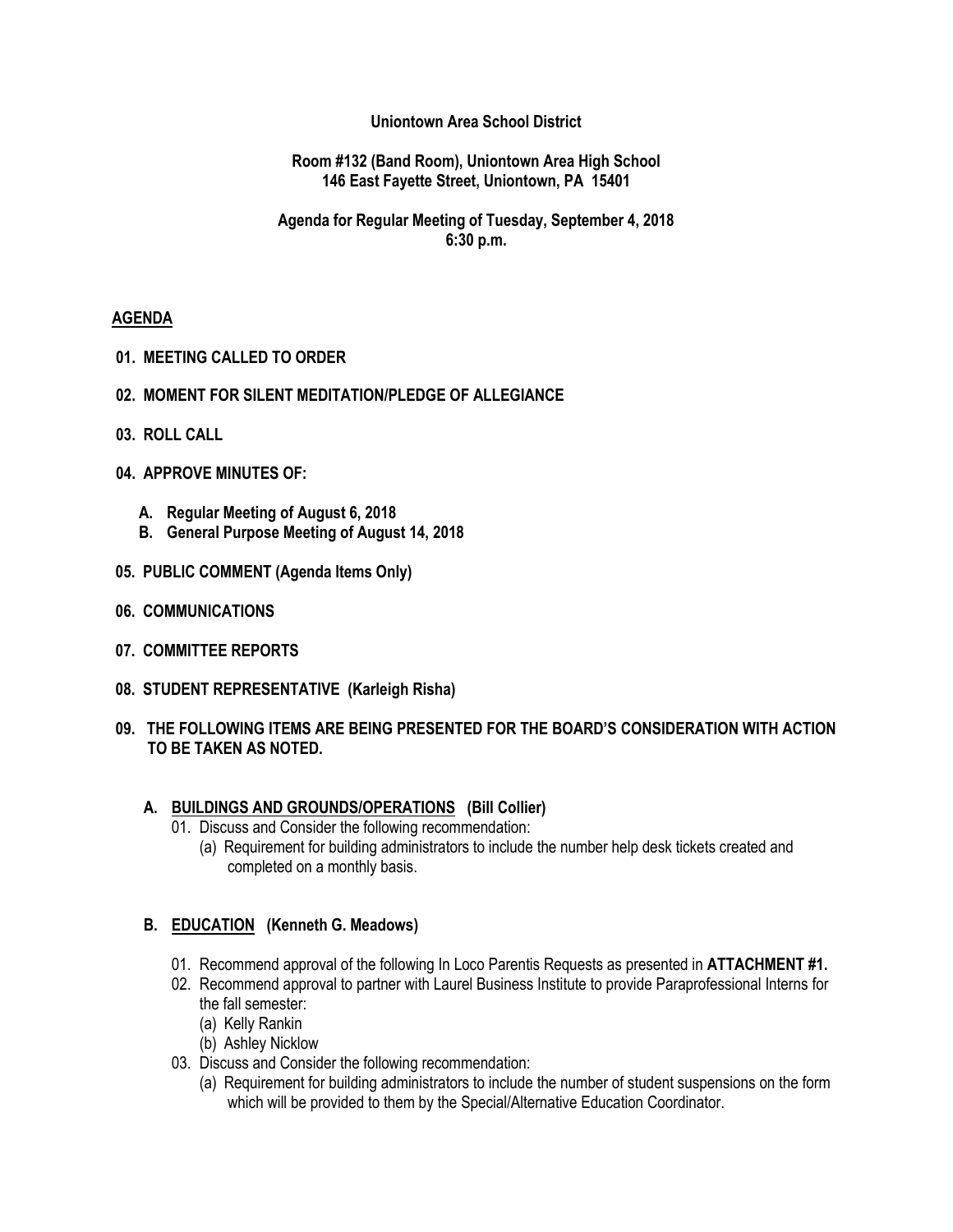# **C. FINANCE/PERSONNEL (Thomas W. Gerke)**

- 01. Recommend approval of the following financial statements for July, 2018:
	- (a) General Fund Treasurer's Report
	- (b) Federal Funds Treasurer's Report
	- (c) Budget and Revenue Report
- 02. Recommend approval of payroll for August, 2018.
- 03. Recommend approval for payment of the following bills, authorizing and directing Officers of the Board to issue vouchers for same:
- (a) General Fund (1) Regular …………………………………………………………….... \$ 464,775.16 (2) U.A.H.S. Construction Fund…………………………………………….... \$ 45,487.86 (b) Cafeterias …………………………………………………………….… \$ 4,626.28 (c) Federal Funds (1) Title I & Title II  $\ldots$  0.00 04. Recommend approval of the 2018 Per Capita Additions as presented in **ATTACHMENT #2.**
- 05. Recommend approval for a resolution for a Local Economic Revitalization Tax Assistance for Wharton Township as set forth in **ATTACHMENT #3.**

# **D. POLICY/PROCEDURE (Terry Dawson)**

01. Recommend approval to appoint Dr. Charles Machesky as Title IX officer for the Uniontown Area School district.

# **E. STUDENT ACTIVITIES (Don Rugola)**

- 01. Recommend approval of the 2018-2019 E.D.R. List as presented in **ATTACHMENT #4.**
- 02. Recommend approval to accept the resignation from Lucy Rockwell as Assistant Cheer Director for Uniontown Area High School.
- 03. Recommend approval to accept the resignation from Danielle Lancaster as reading sponsor at Benjamin Franklin.
- 04. Recommend approval to accept the resignation from Melissa Hartman's EDR responsibilities for music activities at Benjamin Franklin.

## **F. SAFETY/SECURITY (Pam Neill)**

- 01. Recommend approval to appoint Donald Gmitter to serve as Uniontown Area School District's Safety and Security Coordinator in accordance of section 1309-B (Act 44 of 2018)
- 02. Recommend approval of the following additions to the School Security Staff as presented: (a) Kristen Lockhart- 558 Virgin Run Road, Vanderbilt

## **G. TECHNOLOGY (William Rittenhouse, Jr.)**